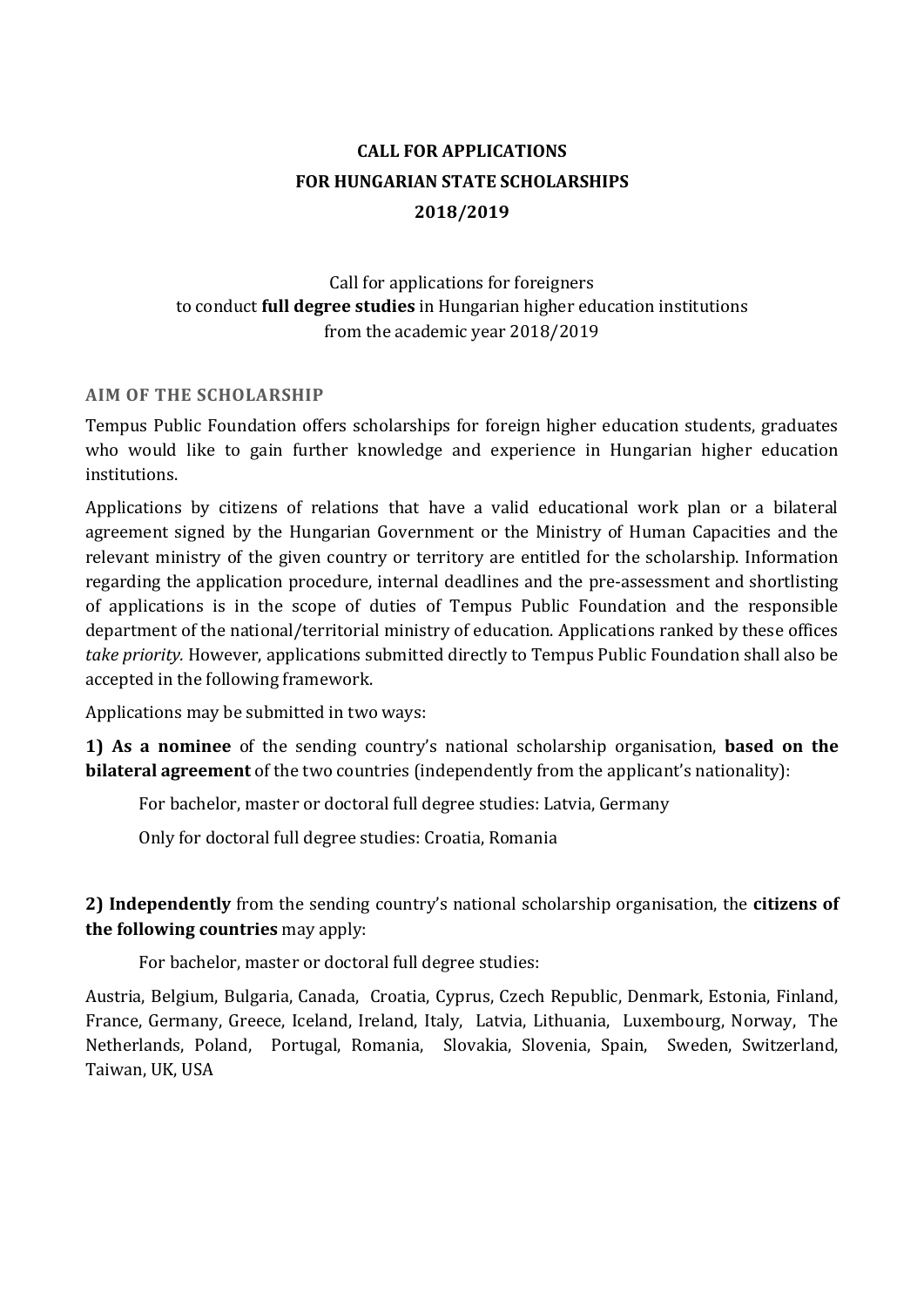## **SCHOLARSHIP TYPES AND ELIGIBILITY**

Applicants, as future ministerial scholarship holders for full degree bachelor, master and doctoral studies, **can only apply for programs held in Hungarian language** (except for art studies where studies in English is possible).

In case applicants do not have a B2-level Hungarian knowledge, they may only apply for full degree studies if they attend a one-year-long Hungarian language preparatory course preceeding the studies. Applications for preparatory courses need to be done individually, independently from Tempus Public Foundation.

In case a prospective full degree scholarship holder takes part in a preparatory course and will start it from the academic year 2018-2019, he or she can start the full degree studies from the academic year 2019-2010. The status for full degree studies will take effect upon a successful preparatory course final exam. The preparatory course final exam certificate needs to be submitted via e-mail to Tempus Public Foundation's contact person responsible for the country of origin.

The request for a preparatory course (PTE, ELTE, SZIE, SZTE, or KKM-Balassi Language Preparatory Course) needs to be indicated in Tempus Public Foundation's online application system. During the preparatory course a scholarship will be paid, as well (40 406 HUF/month), and a dormitory placement is possible, depending on the capacity of the host institution.-.

**In case of bachelor or master studies**, applications may be submitted according to the conditions stipulated in the bilateral state agreement. A successful entrance exam at the receiving institution is a precondition to being granted by the scholarship.

**In case of doctoral studies**: For applicants holding a master's degree. A successful entrance exam at the Hungarian doctoral school is a precondition to being granted by the scholarship.

## CASES OF NON-ELIGIBILITY

- Foreign citizens with an immigration/ settlement permit or in the course of applying for such a permit in Hungary, or dual citizens
- **Foreign citizens with permanent residence in Hungary**
- Foreign citizens employed on a permanent basis as defined by the Hungarian Labour Law
- $\rightarrow$  Students in employment applying for part-time or correspondence study programmes

# AGE LIMIT FOR APPLICANTS

For all types of state scholarships applicants must be over 18 at the time of submitting the application. There is no age limit.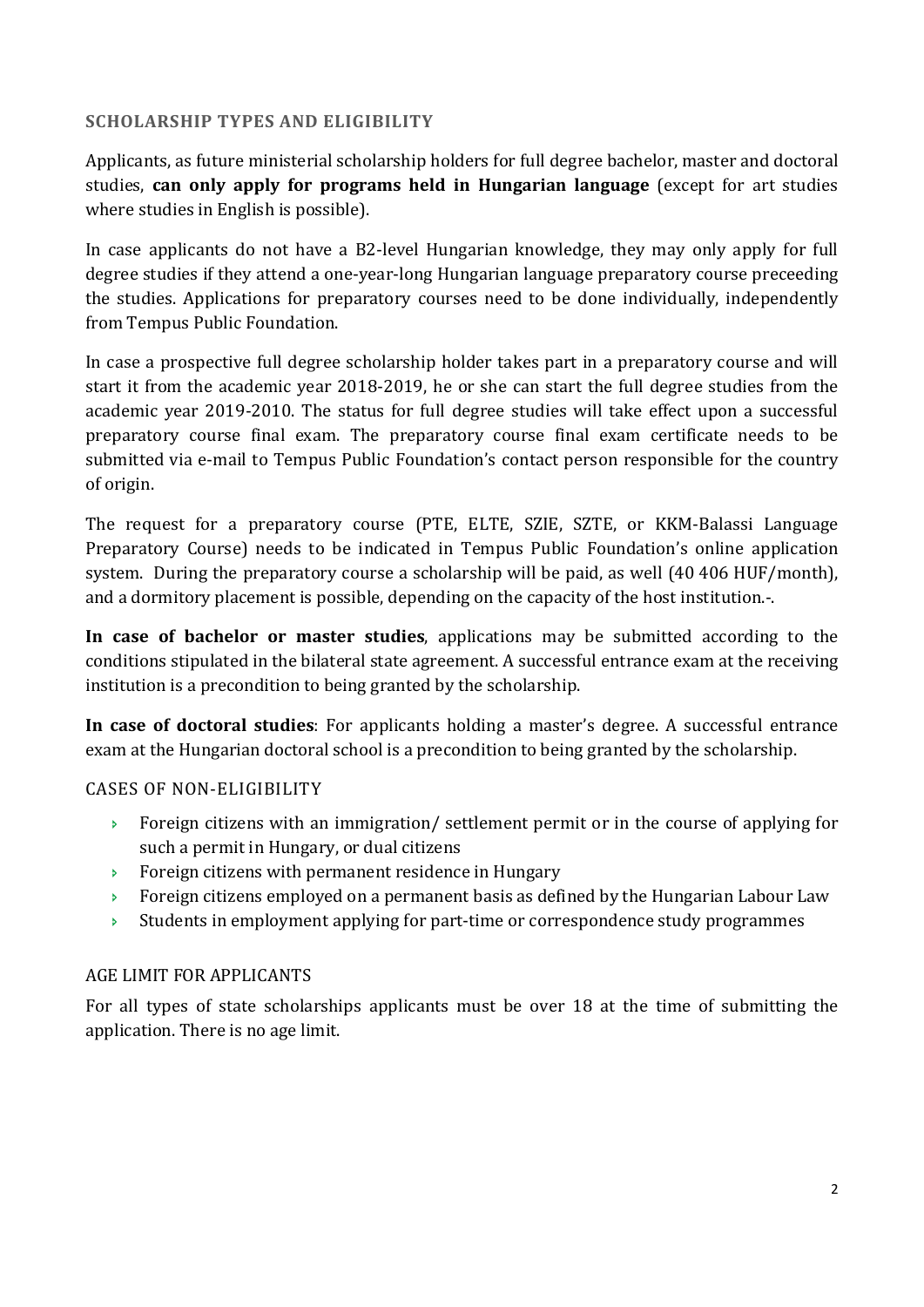## FURTHER IMPORTANT INFORMATION

Scholarships offered by Tempus Public Foundation allow for studies in any field of arts or sciences at an accredited Hungarian state- or church-owned higher education institution.

**At most one application can be submitted (in case of several applications, the last one will be considered as valid).** Students may submit maximum one more application for summer courses which need to take place before the start of the full degree studies.

**In one application cycle no additional Tempus Public Foundation scholarship can be obtained.** Applicants should indicate their order of preference in the online application.

In case of receiving **other simultaneous scholarships** covered by the Hungarian state, applicants are not eligible for the state scholarship.

Scholarship-holders must stay in Hungary during the entire period of their studies, excluding school and public holidays.

## **Utilization period**

The scholarship need to be started in the academic year 2018-2019.

## **Postponement**

To modify the starting date within the implementation period can be arranged after receiving the consent of the host institution under the condition that the scholarship holder informs Tempus Public Foundation through its bilateral state scholarships officer (see Tempus Public Foundation's contact persons according to the countries of origin here: http://tka.hu/international-programmes/4127/bilateral-state-scholarships).

# **Resignation**

In case the applicant cannot or do not want to start the scholarship within the period approved by the decision of Tempus Public Foundation, a new application for the following academic year has to be submitted. The applicant is requested to inform his/her Tempus Public Foundation through its bilateral state scholarships officer by email, as well as the host institution, without delay (see Tempus Public Foundation's contact persons according to the countries of origin here: http://tka.hu/international-programmes/4127/bilateral-state-scholarships).

## **Vis maior**

The scholarship holder is entitled to interrupt/finish the scholarship due to a vis maior situation occurring during his/her scholarship period. In this case, the scholarship holder has to inform Tempus Public Foundation through its relevant bilateral state scholarships officer see Tempus Public Foundation's contact persons according to the countries of origin here: http://tka.hu/international-programmes/4127/bilateral-state-scholarships) by email, as well as the host institution, without delay (. In case of nomination, the national office responsible for scholarship grants needs to be informed as well.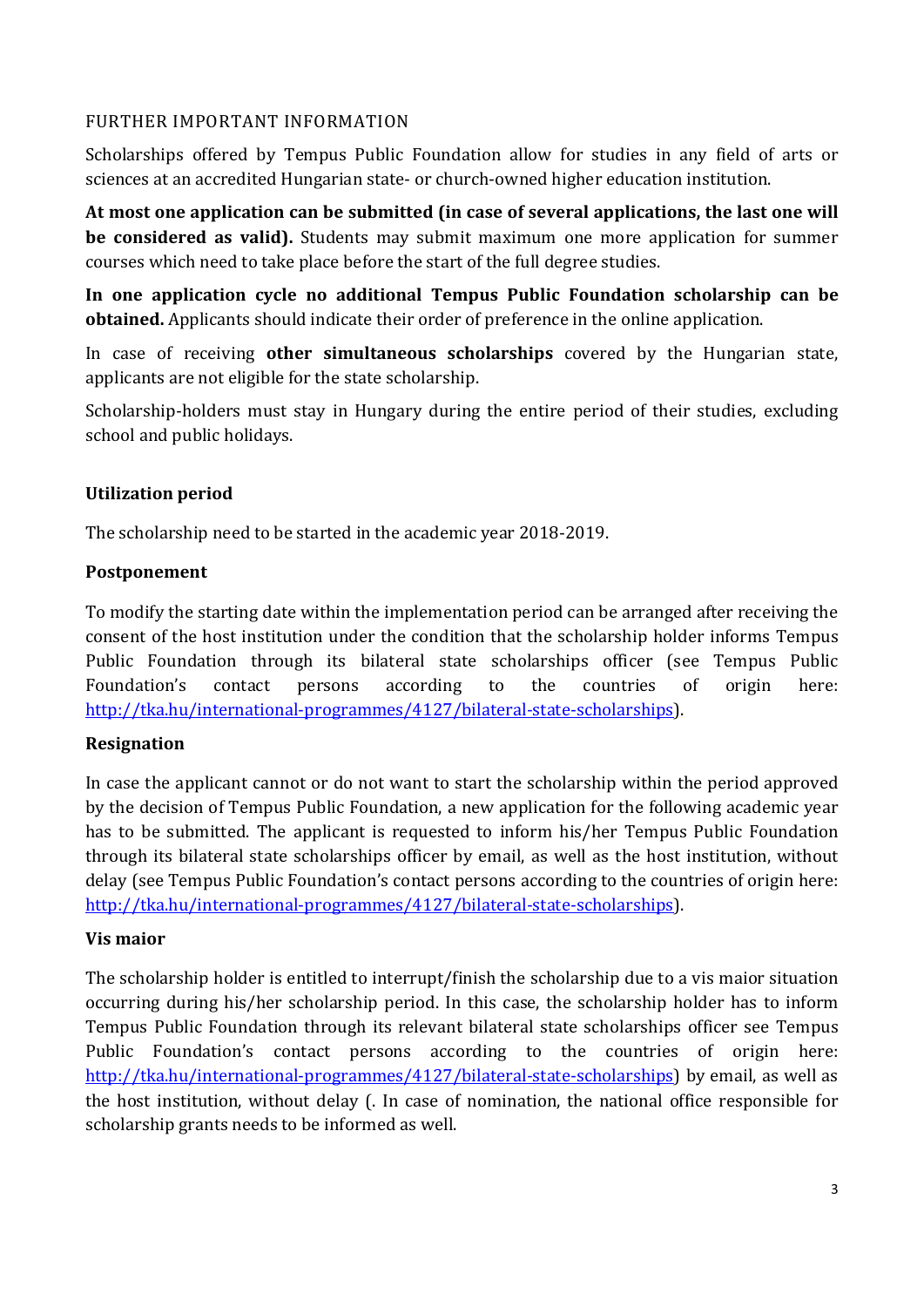## **SUBMITTING THE APPLICATION**

Applicants should submit their applications **only in the online system** of Tempus Public Foundation (www.scholarship.hu).

**Please note that we can only accept complete applications submitted before the deadline through the online system. Applications submitted via post or e-mail will not be accepted.** 

Before starting the online procedure please read our **Online Application Guide on the website** carefully (http://tka.hu/international-programmes/4133/information-for-applicants )

#### **Deadline: 30 January 2018, Tuesday 11 pm**

# **Please note that applications with formal errors and incomplete applications cannot be accepted and they will be automatically rejected.**

## **Please keep your USER ID and PASSWORD used for registration as you will need them later on.**

Note: Applicants applying under the work plan system should submit their applications and required documents to the organization responsible for scholarships in the sending relation, too. These scholarship offices or responsible ministries work with individual deadlines. Applicants are advised to contact the responsible organisation of their sending relation as soon as possible so that the given relation can officially review, rank and nominate the applications to TPF.

## **APPLICATION PROCEDURE**

The Hungarian party evaluates applications nominated and ranked by partner offices, as well as individually submitted applications and it examines the applicants' eligibility.

It is followed by a formal assessment by Tempus Public Foundation. Formally correct applications will be evaluated professionally along the requirements listed in the Call for applications.

Preference is given to applicants nominated by their sending relation in the selection procedure.

Any kind of undue influence on the professional evaluation or the application procedure cause immediate exclusion from the selection procedure.

Scholarships are granted by the Board of Trustees of Tempus Public Foundation in the name of the Minister responsible for education in Hungary.

All applicants (in case of nomination the national/territorial partner offices, too) will be informed of the final result of the application (awarded scholarship/waiting list/rejection) electronically (in special circumstances, by post, too) by Tempus Public Foundation. At the same time successful applicants will be provided with information concerning the terms and conditions needed to organise their stay in Hungary, in May/June 2018. Tempus Public Foundation informs the host institute, as well.

There is no appeal to the decision.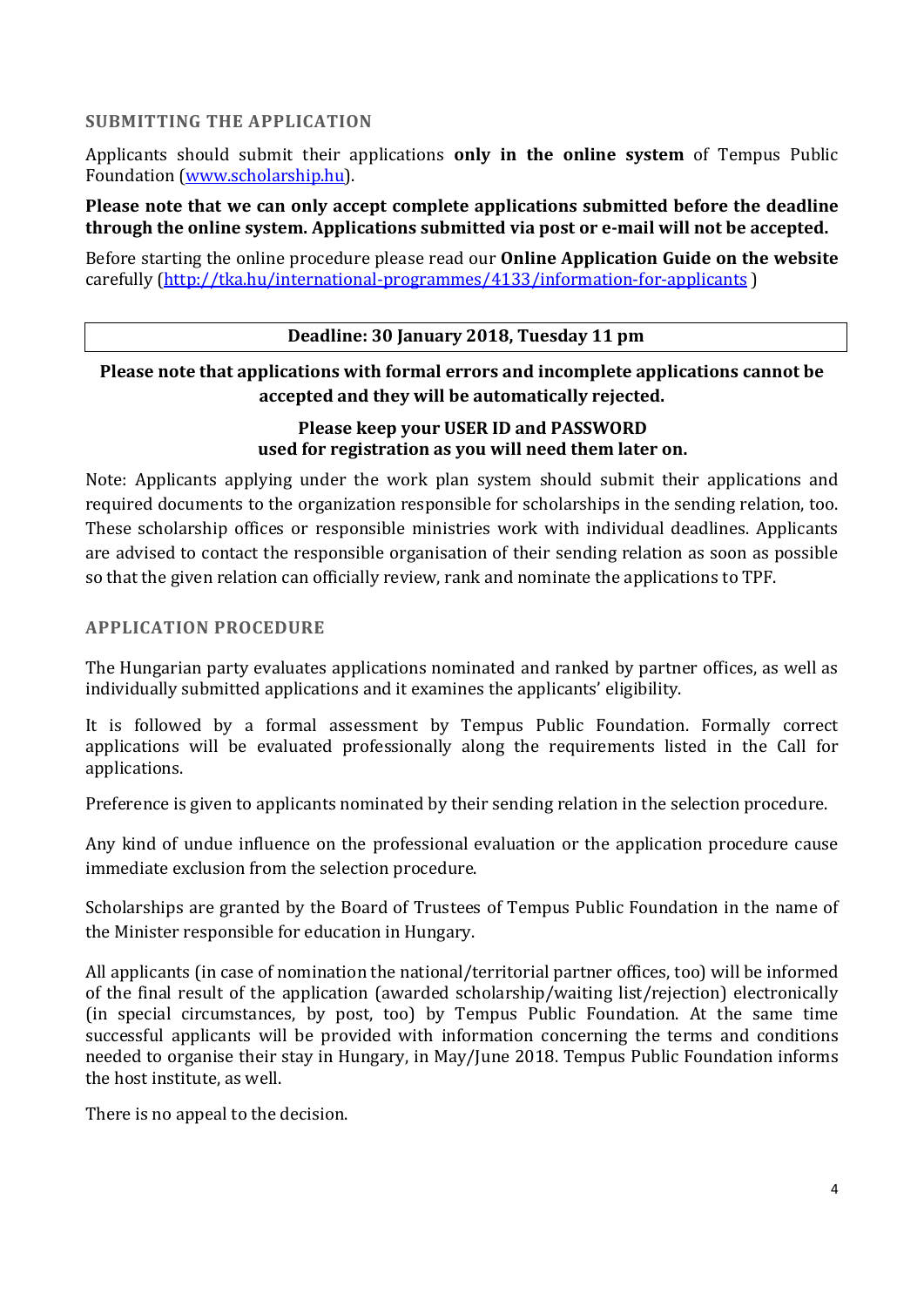## **DOCUMENTS TO BE SUBMITTED**

Applicants should submit their applications in the **online application system** of Tempus Public Foundation (www.scholarship.hu). It can be reached and filled in **in Hungarian and in English.** 

The language of the **documents** (eg, highest degree, language exam, certificate of student status) to be uploaded in the online system can be **Hungarian, English, French or German**. If they are not written in either of these four languages, their **official Hungarian or English translations** must also be attached. Documents with the stamp and signature of the issuing institution on letterhead can be considered as official, there is no need to have it translated by a translator office.

General application documents necessary **for all applicants of full degree studies:**

- 1. Application form of Tempus Public Foundation (downloadable from the online system). *After signing and dating the document*, it shall be uploaded scanned.
- 2. No more than a 3-month-old medical certificate issued by a GP of satisfactory health condition for studies (no contagious disease). Original copy and its certified Hungarian or English translation. No template available.
- 3. Copy of the picture page of ID card or passport.

# Beyond the above general application documents, other documents necessary **for full bachelor/master studies:**

- 4. Motivation letter minimum 1- maximum 2 pages long
- 5. Copy of Transcript of Records (original copy and its certified Hungarian or English translation)
	- o for bachelor studies: copy of the highest degree/certificate
	- o for master studies: copy of the highest degree
- 6. Proof of Hungarian language proficiency required for the programme (at least B2 knowledge, for example language exam certificate, or certificate (in Hungarian or English) issued by the sending institution, or Lectorate, or foreign Hungarian institute or consul.
- 7. Preliminary Letter of Invitation issued by the relevant head of department and/or international office of a Hungarian higher education institution.

# **For full doctoral studies:**

- 4. Precise and detailed work plan minimum 1- maximum 5-pages long (according to the work plan template available in our online application system)
- 5. Copy of highest degree/diploma (original copy and its certified Hungarian or English translation). It can be submitted later until the start of the studies in Hungary, if it is not issued until the deadline for application.
- 6. Proof of Hungarian language proficiency required for the programme (at least B2 knowledge, for example language exam certificate, or certificate (in Hungarian or English) issued by the sending institution, or Lectorate, or foreign Hungarian institute or consul.
- 7. Publication list (in case the applicant has publications)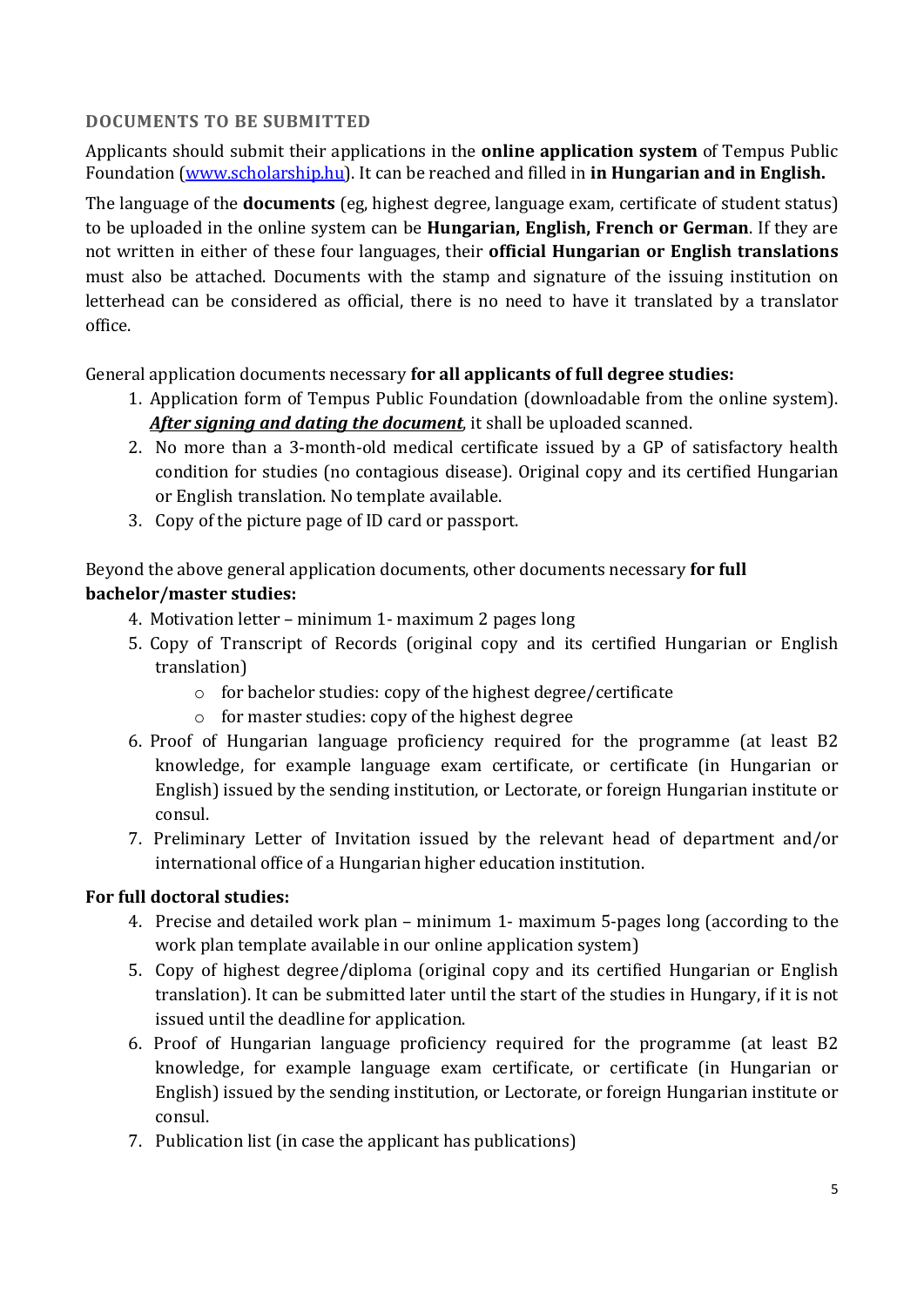- 8. Preliminary Letter of Invitation issued by the head of the doctoral school accredited in Hungary, in which he/she states that the school ensures studies for the applicant in case he/she gets accepted to the doctoral school, as well as he/she is awarded by a scholarship by Tempus Public Foundation. The scholarship status is provisional until the **decision about admission** by the Doctoral Council of the respective higher education institution will be submitted to Tempus Public Foundation.
- 9. Two Letters of Recommendation from two recognized experts in the relevant discipline with original signature, date, stamp and/or on institutional letter-head. The signers of the Letters of Recommendations cannot be the same as of the Letter of Invitation.

## **ART SCHOLARSHIPS**

# **Applicants for art scholarships must attach the following supplementary documents uploaded in the field 'Other documents':**

Fine and applied arts: documentation of 5 works of art (indicating the date of creating) or the link of the webpage where the works are available.

 Performing arts: records of performing 3 pieces of different styles or link to the webpage where the records/performances are available.

Fine, applied and performing artists may be required by the host university to submit a more detailed portfolio before being granted a scholarship.

**Applicants to Liszt Academy of Music (LFZE),** before preparing and submitting their application, should contact the International Department of the Academy for detailed information on specific opportunities and also ask for a Letter of Acceptance.

Contact e-mail: international.office@lisztakademia.hu, phone: +36 1 462 4616

Letters of Invitations signed by teachers from the department are not accepted.

Applicants should also send their application to Liszt Academy of Music before 15 April besides submitting it to Tempus Public Foundation and – depending on the type of scholarship and programme – they have to send a portfolio or take an entrance examination (for further information applicants shall contact the Academy). Applicants should indicate on the application form that they applied for state scholarship to Tempus Public Foundation at the same time. Since the entrance examinations of Liszt Academy of Music are usually organized at the end of June or beginning of July the positive decision of Tempus Public Foundation is conditional upon successful admission to the Academy.

## **SCHOLARSHIP RATES**

The scholarship is paid to the scholarship-holder by the receiving higher education institution.

Bachelor and master studies:

Stipend: 40 460 HUF/month (not covering the cost of living)

Accommodation: student hostel accommodation depending on the capacity of the university, paid by the scholarship-holder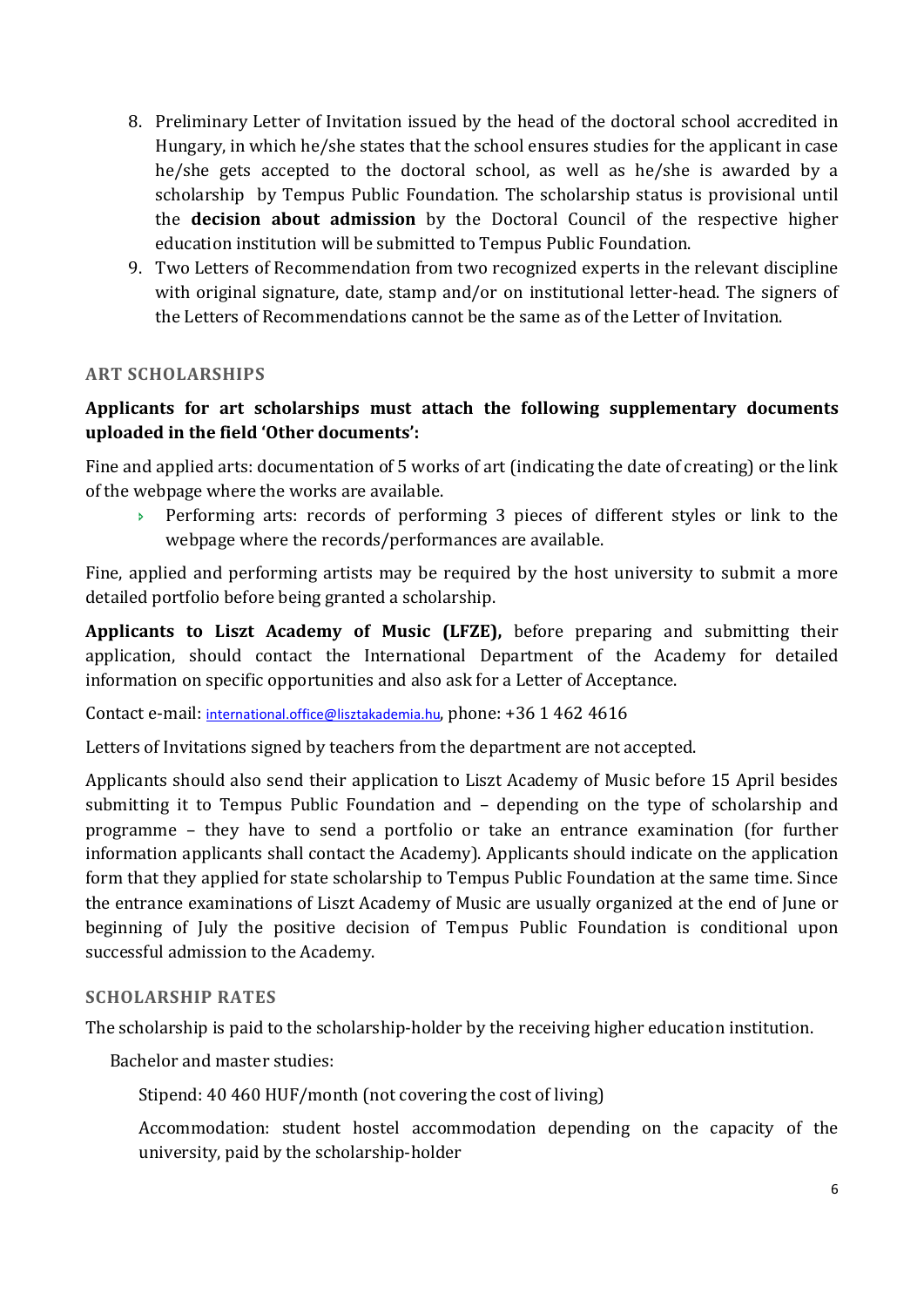Doctoral studies:

Stipend: In the 1<sup>st</sup> and 2<sup>nd</sup> year 140 000 HUF/ month; in the 3<sup>rd</sup> and 4<sup>th</sup> year 180 000 HUF/month (not covering the cost of living)

Accommodation: student hostel accommodation depending on the capacity of the university, paid by the scholarship-holder.

## **FURTHER INFORMATION ON FINANCIAL PROVISIONS**

# State scholarships **cannot be awarded at the same time with any other scholarships granted by the Hungarian state**.

In case scholarship holders are granted another scholarship or get any other financial support (wage) for the same scholarship period, they must withdraw their state scholarship.

The scholarship is meant to contribute to the living expenses of only one person, it does not necessarily cover all expenses during the scholarship period. There is no financial support for visa fees and any allowance for accompanying persons.

Apart from the above-mentioned costs, Tempus Public Foundation cannot ensure any other allowance or support.

## **Travel expenses**

Travel expenses to Hungary, within Hungary and back to the country of origin are not covered by Tempus Public Foundation.

# **Entitlement to Healthcare Services**

According to the rules of the European Parliament and Council Regulations 883/2004 (EC) and 987/2009 (EC), scholarship-holders who are citizens of either the European Union, EEA member countries or Switzerland are entitled to healthcare services in medical necessity during their stay in Hungary.

Healthcare services in medical necessity during their stay in Hungary are available for scholarship-holders with the European Health Insurance Card (E111). Medical necessity is determined by the physician who considers the given circumstances. Scholarship-holders should obtain the European Health Insurance Card in their home country prior to the arrival to Hungary.

Further important information: healthcare services can only be provided – according to the equal treatment principle of the European Union - by those healthcare providers that have contractual relations with the National Health Insurance Fund (NEAK). The scholarship holder has to cover the costs of those services that are provided by a private healthcare provider that has no contractual relation with NEAK.

Citizens of all other countries - who wish to stay in Hungary for more than 1 month - are covered for medical treatment in case of sudden illness by the Hungarian party. This insurance does not cover dentistry services, with the exception of urgent treatments. Health insurance covered by the Hungarian party is only available for scholarship holders under the age of 65.